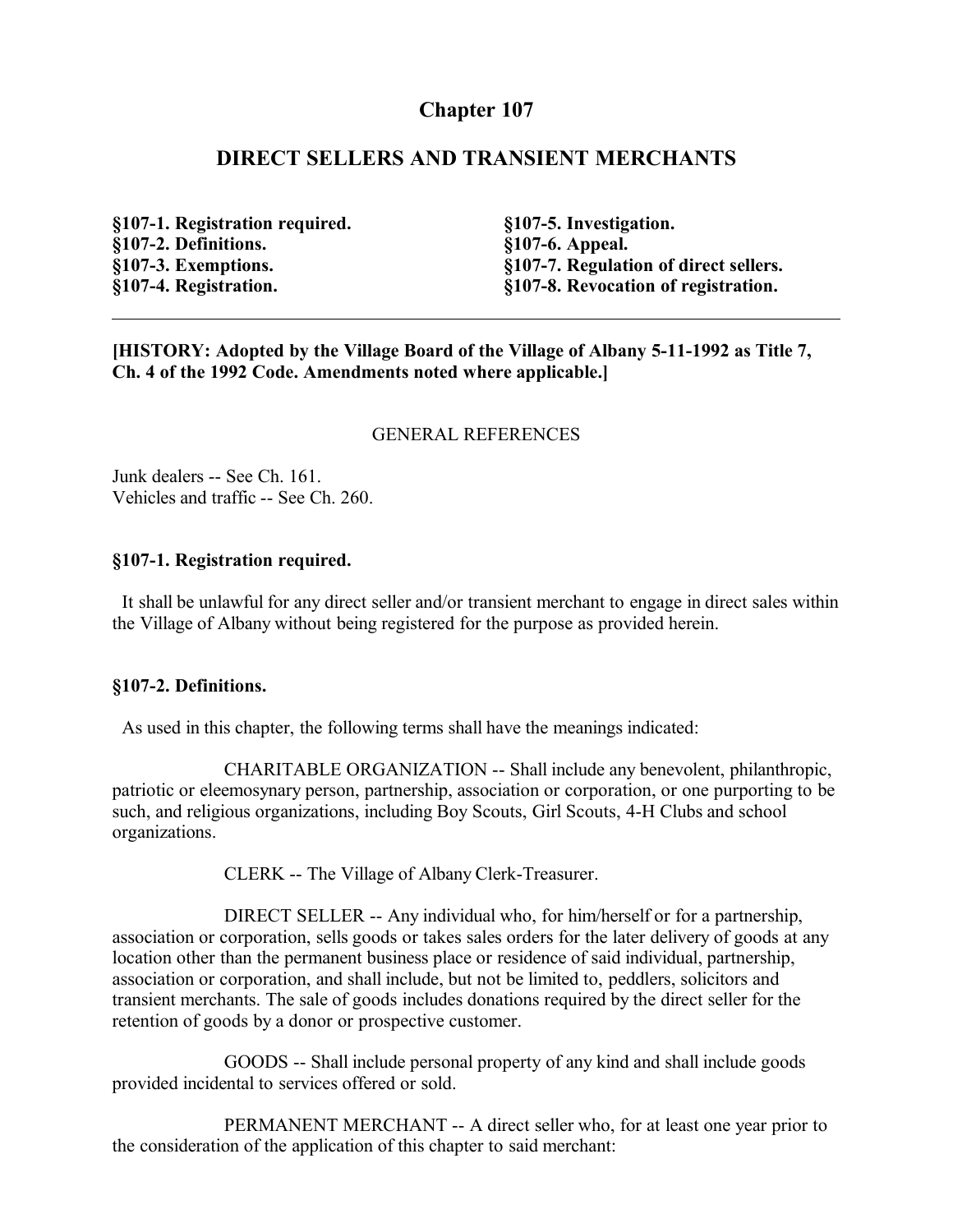A. Has continuously operated an established place of business in this village;

B. Has continuously resided in this village and now does business from his/her residence.

PERSON -- All humans of any age or sex, partnerships, corporations, associations, groups, organizations and any other description of a collection of human beings working in concert or for the same purpose or objective.

### **§107-3. Exemptions.**

The following shall be exempt from all provisions of this chapter:

A. Any person delivering newspapers, fuel, dairy products or bakery goods to regular customers on established routes.

B. Any person selling goods at wholesale to dealers in such goods.

C. Any person selling agricultural products which such person has grown.

D. Any permanent merchant or employee thereof who takes orders away from the established place of business for goods regularly offered for sale by such merchant within this county and who delivers such goods in their regular course of business.

E. Any person who has an established place of business within the school district where the goods being sold are offered for sale on a regular basis and in which the buyer has initiated contact with, and specifically requested a home visit by, said person.

F. Any person who has had, or one who represents a company which has had, a prior business transaction, such as a prior sale or credit arrangement, with the prospective customer.

G. Any person selling or offering for sale a service unconnected with the sale or offering for sale of goods.

H. Any person holding a sale required by statute or by order of any court and any person conducting a bona fide auction sale pursuant to law.

I. Any employee, officer or agent of a charitable organization who engages in direct sales for or on behalf of said organization, provided that there is submitted to the Clerk-Treasurer proof that such charitable organization is registered under W.S.A. s. 440.41 or which is exempt from that statute's registration requirements shall be required to register under this chapter.

J. Any person who claims to be a permanent merchant, but against whom complaint has been made to the Clerk-Treasurer that such person is a transient merchant, provided that there is submitted to the Clerk-Treasurer proof that such person has leased for at least one year or purchased the premises from which he/she is conducting business or proof that such person has conducted such business in this village for at least one year prior to the date complaint was made.

K. Minors under 18 years of age who are residents of the village.

or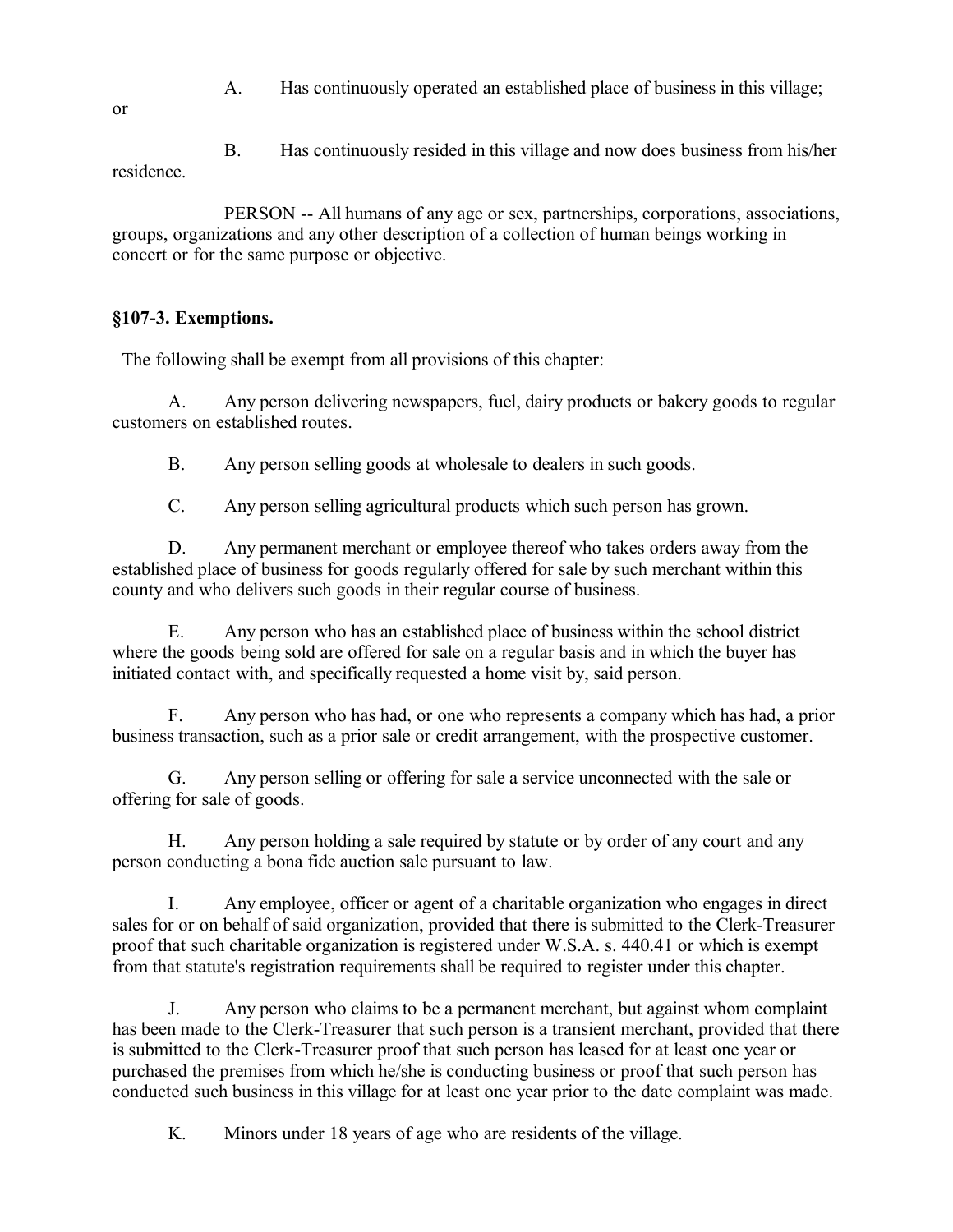### **§107-4. Registration.**

any.

A. Applicants for registration must complete and return to the Clerk-Treasurer a registration form furnished by the Clerk-Treasurer which shall require the following information:

(1) Name, permanent address and telephone number and temporary address, if

(2) Height, weight, color of hair and eyes and date of birth.

(3) Name, address and telephone number of the person, firm, association or corporation that the direct seller represents or is employed by or whose merchandise is being sold.

(4) Temporary address and telephone number from which business will be conducted, if any.

(5) Nature of business to be conducted and a brief description of the goods offered and any services offered.

(6) Proposed method of delivery of goods, if applicable.

(7) Make, model and license number of any vehicle to be used by the applicant in the conduct of his/her business.

(8) Last cities, villages or towns, not to exceed three, where the applicant conducted similar business just prior to mailing this registration.

(9) Place where applicant can be contacted for at least seven days after leaving this village.

(10) Statement as to whether the applicant has been convicted of any crime or ordinance violation related to the applicant's transient merchant business within the last five years, the nature of the offense and the place of conviction.

B. Documentation. Applicants shall present to the Clerk-Treasurer for examination:

(1) A driver's license or some other proof of identity as may be reasonably required.

(2) A state certificate of examination and approval from the Sealer of Weights and Measures where the applicant's business requires use of weighing and measuring devices approved by state authorities.

(3) A state health officer's certificate where the applicant's business involves the handling of food or clothing and is required to be certified under state law, such certificate to state that the applicant is apparently free from any contagious or infectious disease, dated not more than 90 days prior to the date the application for license is made.<sup>[1](#page-2-0)</sup>

# **§107-5. Investigation.**

<span id="page-2-0"></span><sup>&</sup>lt;sup>1</sup> Editor's Note: Former Subsection C, Registration fee, which immediately followed this subsection, was deleted at time of adoption of Code (see Ch. 1, General Provisions, Art. I).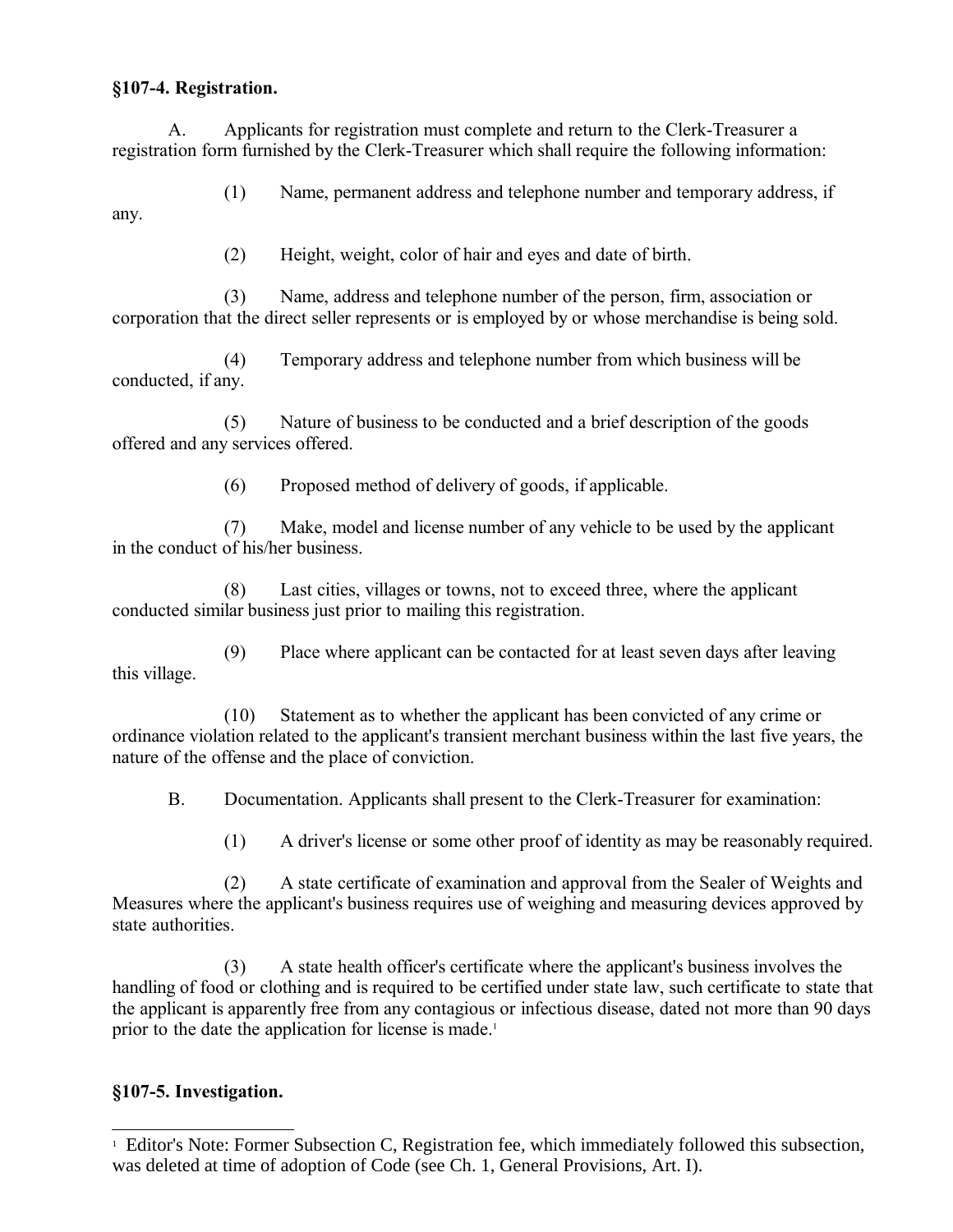A. Upon receipt of each application, the Clerk-Treasurer may have the Chief of Police make and complete an investigation of the statements made in such registration.<sup>[2](#page-3-0)</sup>

B. The Chief of Police may refuse to register the applicant if it is determined, pursuant to the investigation above, that: the application contains any material omission or materially inaccurate statement; complaints of a material nature have been received against the applicant by authorities in the last cities, villages and towns, not exceeding three, in which the applicant conducted similar business; the applicant was convicted of a crime, statutory violation or ordinance violation within the last five years, the nature of which is directly related to the applicant's fitness to engage in direct selling; or the applicant failed to comply with any applicable provision of §107-4B above.

# **§107-6. Appeal.**

 Any person denied registration may appeal the denial through the appeal procedure provided by ordinance or resolution of the Village Board or, if none has been adopted, under the provisions of W.S.A. ss. 68.07 through 68.16.

# **§107-7. Regulation of direct sellers.**

A. Prohibited practices.

(1) A direct seller shall be prohibited from: calling at any dwelling or other place between the hours of 9:00 p.m. and 8:00 a.m., except by appointment; calling at any dwelling or other place where a sign is displayed bearing the words "No Peddlers," "No Solicitors" or words of similar meaning; calling at the rear door of any dwelling place; or remaining on any premises after being asked to leave by the owner, occupant or other person having authority over such premises.

(2) A direct seller shall not misrepresent or make false, deceptive or misleading statements concerning the quality, quantity or character of any goods offered for sale, the purpose of his visit, his identity or the identity of the organization he represents. A charitable organization direct seller shall specifically disclose what portion of the sale price of goods being offered will actually be used for the charitable purpose for which the organization is soliciting. Said portion shall be expressed as a percentage of the sale price of the goods.

(3) No direct seller shall impede the free use of sidewalks and streets by pedestrians and vehicles. Where sales are made from vehicles, all traffic and parking regulations shall be observed.<sup>[3](#page-3-1)</sup>

(4) No direct seller shall make any loud noises or use any sound-amplifying device to attract customers if the noise produced is capable of being plainly heard outside a one-hundred-foot radius of the source.

(5) No direct seller shall allow rubbish or litter to accumulate in or around the area in which he is conducting business.

B. Disclosure requirements.

(1) After the initial greeting and before any other statement is made to a prospective customer, a direct seller shall expressly disclose his name, the name of the company or organization he is affiliated with, if any, and the identity of goods or services he offers to sell.

<span id="page-3-1"></span><span id="page-3-0"></span><sup>2</sup>Editor's Note: Amended at time of adoption of Code (see Ch. 1, General Provisions, Art. I). 3Editor's Note: See Ch. 260, Vehicles and Traffic.